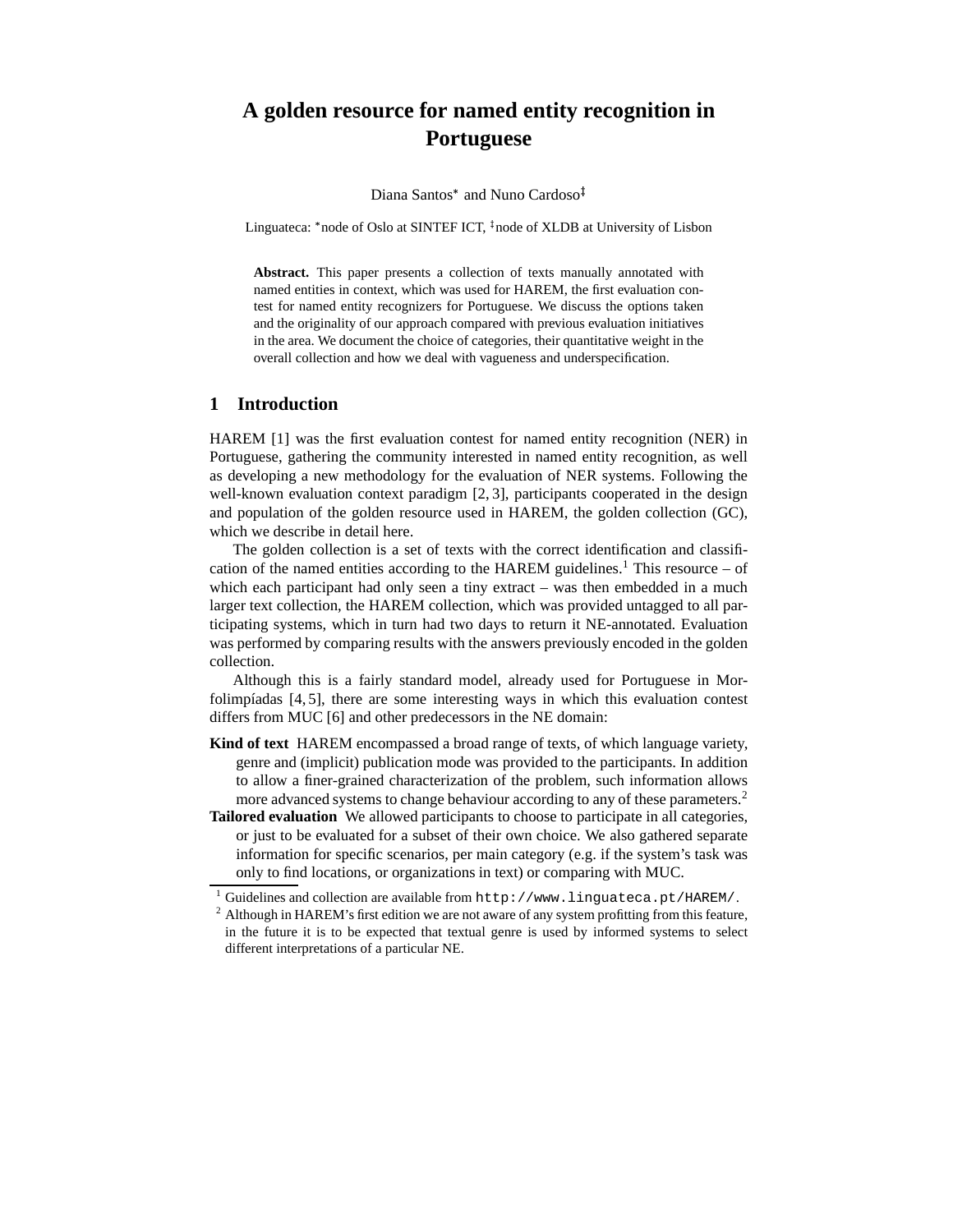- **Bottom-up categories** Instead of using previous NE categories often designed for other languages, HAREM concerns a set of Portuguese linguistically motivated categories (and corresponding types), arrived at by careful consideration and manual annotation of a wide amount of text of different genres.
- **Context annotation** Emphasis was put on the context of use: HAREM was meant to evaluate the type of a named entity in the **context** it is used, not its general description type. For example, the name of a newspaper may be classified as an organization (company), a place (of publication) or a person (the interviewer) depending on the context. This clearly makes the task evaluated by HAREM more difficult,<sup>3</sup> but we believe such behaviour to be more useful in real applications.
- **Separation of identification and classification** We conceptually separated identification (e.g. the correct delimitation of the NE) from classification (which could be semantic or morphological).
- **Morphology** HAREM included a morphological task, since gender and number are properties of most Portuguese named entities, and may sometimes help semantic disambiguation.<sup>4</sup>
- **New measures** HAREM introduced several new measures to assess the performance of the systems, dealing with indeterminacy and with partially correctly identified NEs.

We start the paper by providing, in section 2, some background on the named entity task and our motivation for organizing HAREM. In section 3 we describe the golden collection in detail, touching upon identification guidelines, classification guidelines, dealing with indeterminacy, and problems we are aware of. In section 4, we provide some first analyses making use of this collection.

# **2 Context and motivation**

Named entity recognition was first coined in MUC 6, when it became an independent track in a larger effort to evaluate information extraction. Since then, several other evaluation contests have been organized around this task, for English as well as for other languages [9, 10]. More specific subsets of the original NE set, time expressions, have also been evaluated separately [11].

In fact, the organizers of evaluation campaigns like ACE [12] and dedicated workshops [13] have claimed that the time was ripe to investigate more challenging goals. However, although several groups had their in-house procedures and gazetteers, there was still no independent off-the-shelf NE component for Portuguese at the time work was started in charting interest and tools in the area. See [7] for a detailed historical overview, providing also background and further motivation to identify and classify Portuguese NEs.

<sup>&</sup>lt;sup>3</sup> Other evaluation contests might consider "newspaper name" or "organization" as a correct label in every such case.

<sup>&</sup>lt;sup>4</sup> [7] note that organizations named after male persons tend to retain the feminine gender, while football clubs are often described as masculine even if named after something originally feminine. [8] mention the acronym *EUA* as referring to the United States (masculine plural) or the European Universities Association (feminine singular).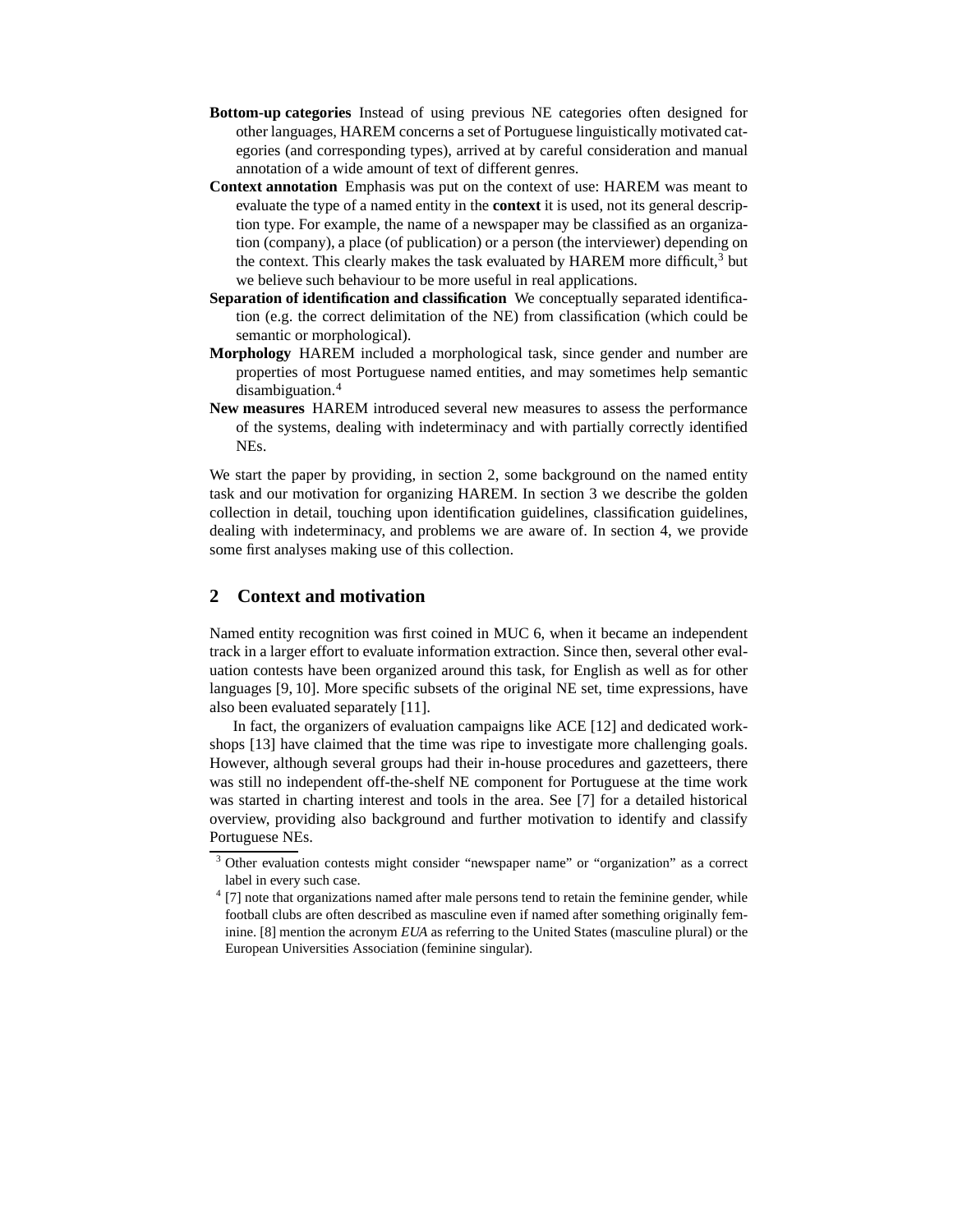There were, anyway, other scientific and methodological reasons that led us to organize HAREM, in addition to the obvious relevance to the Portuguese language processing community:

First of all, there was not, as far as we know, any independent-from-English investigation of which needs (in terms of other categories) other languages might have in this respect. For example, would person, organization, and place names be all, only and forever the right categories to identify, as [9] seems to assume uncritically? Although Sekine et al. [14] have proposed an ontology large enough to encompass both English and Japanese, and others have looked into the problem of multilingual NER [15, 16], there was no bottom-up **monolingual** NER evaluation contest we knew of.<sup>5</sup> As shown in the remainder of this paper, we found a significant number of other relevant NEs to be catered for in Portuguese.

Second, would the NE categories used be equally relevant no matter the register or genre of texts, almost a decade later, if one wished to parse the Web, literary text and technical documents, too? We wanted to investigate whether the sort of NEs in a given text might be a discriminating feature for classifying genre [20]. Preliminary results on this subject have already been published in [1].

Finally, an issue in which we had a special interest is how much language-dependent NER is [21], and how much (if anything) can be gained by attacking Portuguese as opposed to language-general methods, which we expected international participants would try out. Asto this last point, let us stress that HAREM is not comparing the same task for different languages, as [22, 23] have done. Rather, given a specific, particular, language (Portuguese), one of our goals was to measure, instead, how well language-dependent and language-independent methods fare.<sup>6</sup>

The reasons to organize HAREM were thus manifold, ranging from practical opportunity to theoretical relevance: As to the former, there was a relatively large number of interested parties, which is a requirement for a successful event. In addition, in contradistinction to morphological analysis [5] where it was hard to establish a common set of agreed categories, because many choices of the participating systems were only motivated by the different behaviours of the parsers using them, NER in itself boasted of a number of almost direct applications, although they differed significantly in their requirements.<sup>7</sup>

## **3 The golden collection**

We defined the global task of HAREM as follows: systems had to classify all descriptions of entities involving capitalization in Portuguese, i.e. proper names, in addition to expressions involving digits. So, capitalized section titles, textual emphasis, or common words that are spelled with capitals just because they originate from (other language's)

<sup>5</sup> Although we were obviouly aware of a number of detailed proposals for a.o. German [17], Spanish [18] and Swedish [19].

 $6$  This analysis must be based on the methodologies employed by the different participants.

 $7$  The original task specification, as opposed to MUC, drastically differed among participants, interested e.g in deploying geographically-aware search engines, or searching and indexing oral documents or semi-automatically producing terminology.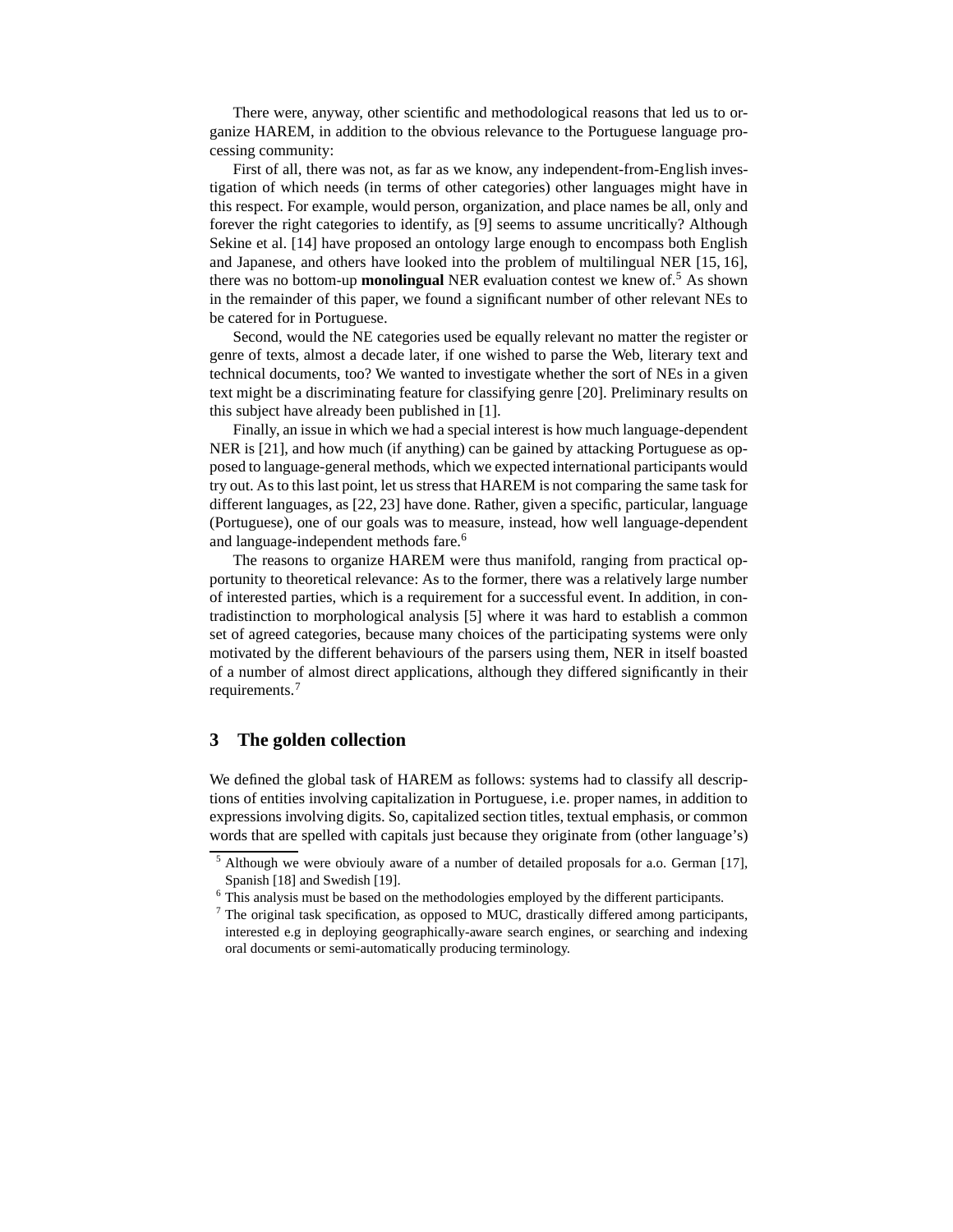initials, like *CD*, are **not** considered NEs. Expressions that should denote named entities but have been mispelled by not being capitalized are not considered NEs, either.

#### **3.1 Purpose and rationale**

We attempted to include in the golden resource of HAREM the ideal set of marking needed by any text in Portuguese to represent the distinctions we were interested in. The annotation of the GC does not represent the desiderata an automatic system is supposed to achieve nowadays, or ever, nor is it assumed that most of the NEs should appear in a gazetteer – on the balance of several methods, see [24].

One of our goals with HAREM was, in fact, to measure the degree of difficulty of the general NER task in Portuguese, and not particularly the performance of real systems today. To arrive at a particular classification may require a huge amount of reasoning and world knowledge – probably something no present system is ready to do. Still, we wanted to estimate how often this is the case.

Finally, it is relevant to note that we strove to get at linguistically motivated categories in the GC. That is, we did not start from an ideal ontology on how the real world should be conceived, but we observed what kinds of references were typically capitalized in Portuguese texts. After a first mental organization of these different cases, we attempted to posit their specific subcategorization (what we call types) which objectively showed different linguistic properties in Portuguese. For example, reproducible works of art are usually encoded within quotes, while unique ones do not; atomic events are often compound names as in *Benfica-Sporting*, while organized ones receive a more "ordinary" proper name; and references to publications, or laws, appear usually in a special and very specific format in running text.<sup>8</sup>

The release (and use) of the GC will help us assess whether we succeeded in the goal of proposing only linguistically different types, or whether still many iterations are required to obtain further consensus and more replicable guidelines.

#### **3.2 Quantitative snapshot**

HAREM's golden collection is a collection of texts from several genres (table 1) and origins (table 2), in which NEs have been identified, semantically classified and morphologically tagged in context, and revised independently, according to a large set of directives approved (and discussed) by all participants.

#### **3.3 The classification grid**

Our study of Portuguese texts uncovered that, in addition to locations (LOCAL), people (PESSOA) and organizations (ORGANIZACAO), as well as values (VALOR) and dates

<sup>8</sup> They may pose interesting linguistic problems as well. Susana Afonso (p.c.) noted that a reference with multiple authors behaves differently as far as morphology – and therefore type of reference – is concerned. E.g., we may say *Santos et al. (2006) mostraram* (plural animated subject, "S et al showed") or *Cardoso and Santos mostraram em Cardoso & Santos (2006)* (singular inanimate location, "C&S showed in C&S").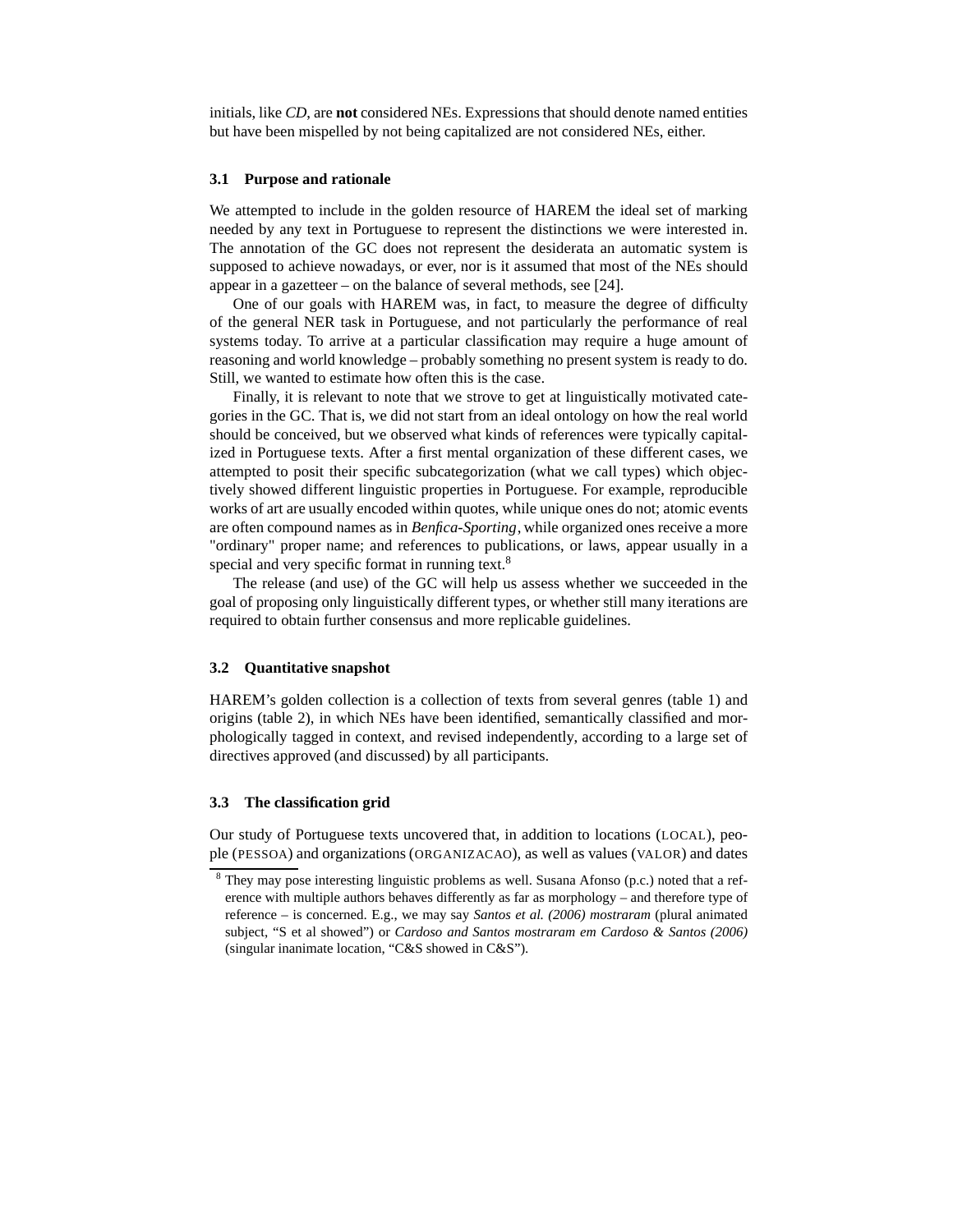| Genre      | Text extracts Words NEs |              |     |
|------------|-------------------------|--------------|-----|
| Web        | 40 (30.8%) 12 324 1 337 |              |     |
| Newspaper  | 31 (24.6%)              | 11 614 1 129 |     |
| Oral       | $\overline{16(12.3\%)}$ | 26 875 1 017 |     |
| Expository | $\overline{10(7.7\%)}$  | 6 6 4 7      | 471 |
| E-mail     | 16 (12.3%)              | 4 4 0 5      | 438 |
| Fiction    | $8(6.2\%)$              | 9956         | 327 |
| Political  | $\overline{3(2.3\%)}$   | 5 4 7 0      | 312 |
| Technical  | $5(3.8\%)$              | 2517         | 101 |

|               | Origin Text extracts Words NEs |              |     |
|---------------|--------------------------------|--------------|-----|
| Portugal      | 63                             | 33 618 2 550 |     |
| <b>Brazil</b> | 60                             | 42 073 2 274 |     |
| Asia          |                                | 2 8 6 4      | 233 |
| Africa        |                                | 1 253        | 75  |

**Table 2.** Language variety distribution

**Table 1.** Genre variety distribution

(TEMPO), there were enough data to justify classification in the following categories: OBRA: titles (works of art, man made things), COISA: things (objects which have names), ACONTECIMENTO: events, and a further bag of others (VARIADO).

Figure 1 shows how the different kinds of NEs are distributed in the GC, while in Table 3 we present the quantitative distribution of the categories as far as size in words is concerned, using Linguateca's publically available tokenizer.



| Category             |      |   | <b>Average Median Standard Deviation</b> |
|----------------------|------|---|------------------------------------------|
| <b>OBRA</b>          | 3.34 | 2 | 2.94                                     |
| <b>ACONTECIMENTO</b> | 3.25 | 3 | 2.52                                     |
| <b>ORGANIZACAO</b>   | 2.25 |   | 1.94                                     |
| <b>VARIADO</b>       | 2.24 |   | 2.60                                     |
| <b>PESSOA</b>        | 1.97 | 2 | 1.16                                     |
| <b>ABSTRACCAO</b>    | 1.92 |   | 1.25                                     |
| <b>TEMPO</b>         | 1.86 |   | 1.33                                     |
| <b>VALOR</b>         | 1.77 | 2 | 0.96                                     |
| <b>LOCAL</b>         | 1.67 |   | 1.50                                     |
| <b>COISA</b>         | 1.24 |   | 0.59                                     |
| <b>TOTAL</b>         | 1.99 |   | 1.63                                     |

**Fig. 1.** Kinds of NEs in the GC



Let us present some of the distinctions encoded in the types for each category (for further details, see the guidelines in Portuguese):

- **PESSOA** When NEs denote people, we make two kinds of orthogonal distinctions: One person vs. a group of people; and whether the person is described by its (own) name, by its job (title), or by its membership in a particular group (the metonymical use of companies or political movements). Observe that there are two kinds of groups: those who have a name as group, and those who are syntactically plural (pairs like *Romeu e Julieta* or plural CARGO (job/role) noun phrases, like *os Presidentes da Rússia e da China*, "Russia and China's presidents").
- **ABSTRACCAO** Abstract concepts turned out to constitute a sizeable proportion of capitalized entities in Portuguese, ranging from scientific areas to political programmes, to metonymical uses of an author name to refer to the collection of his works, etc. Also, the use of names as names (fairly common in all genres) was separately identified as a type of ABSTRACCAO called NOME.
- **ORGANIZACAO** Organizations were divided into companies, administration (government) and the rest (called institutions). Still, we found the need to independently classify sub-organizations, such as committees or departments, which were a kind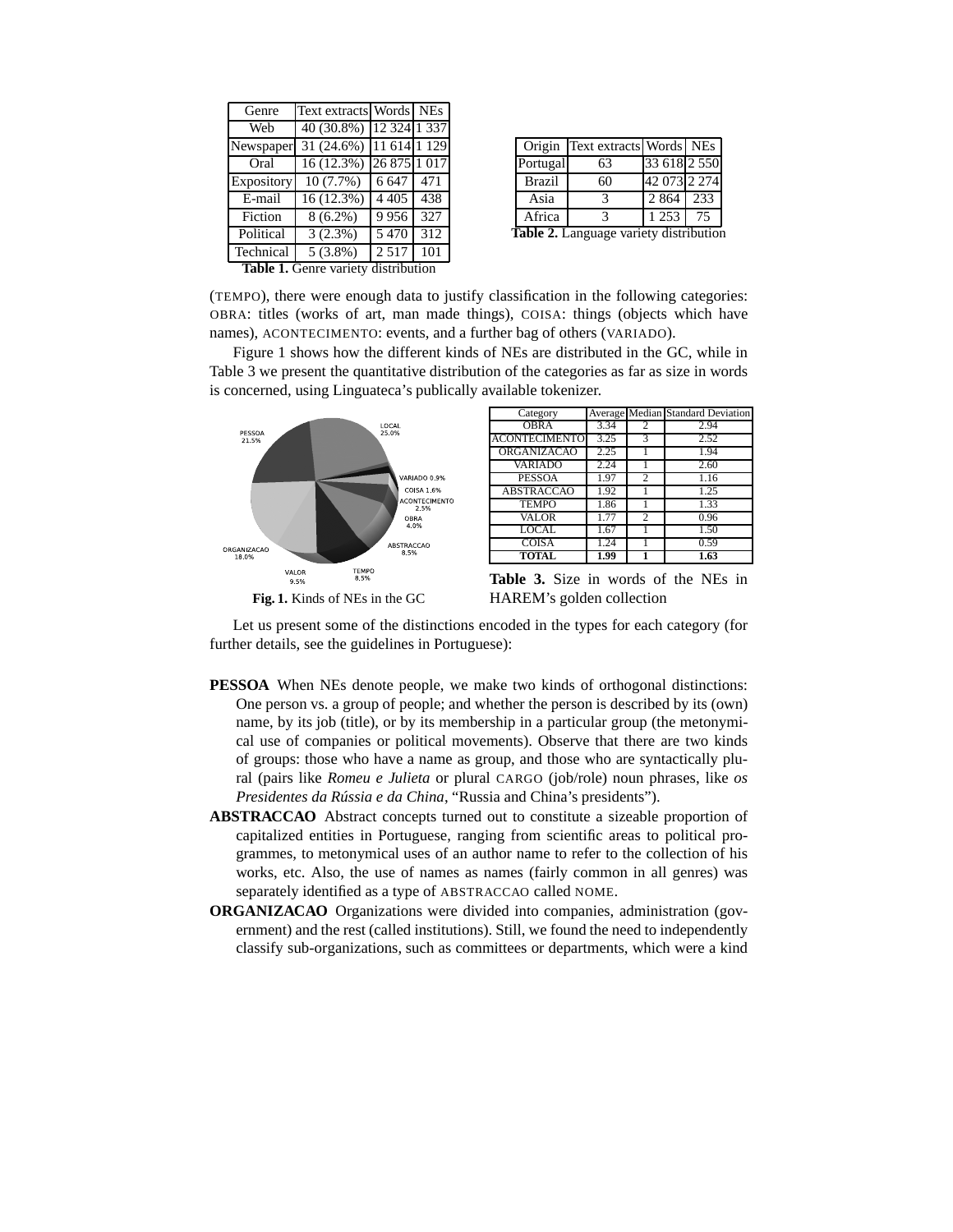of more flexible organization, but were neverthelesssfelt to be different from groups of people without a goal as group.

- **ACONTECIMENTO** We distinguish three kinds of events: unique ones, which have a name identifying something that happened in a particular time, and other events which are often organized (and may be repeated) and encompass smaller (indivisible) events.
- **COISA** Objects can also be named, although, contrarily to people, there are more metonymical references than unique objects named. Although there are unique objects (type OBJECTO) that do have a name, like boats: *a fragata D. Luís*, most often – at least in technical domains – things are referred by the classes they belong to. An interesting distinction we catered for in HAREM is instance of a given kind (type CLASSE) and metonymical reference through the use of the same class name to denote an individual object (type MEMBROCLASSE).<sup>9</sup> Obviously, we only consider such cases as NEs when, because they are named after their discoverers, have to be spelled in capitals, like *aparelho de Golgi*, *constante de Planck*, *contador Geiger*. Avowedly an original decision, we expected systems to classify *de Golgi*, *de Planck* and *Geiger* alone (and not the full NPs) as COISAs of type CLASSE or MEMBROCLASSE, and not as PESSOA.
- **OBRA** Another category found to account for a lot of proper names in Portuguese text concerns works of art and other products of intellectual activity. An interesting difference emerged in the way unique works as opposed to reproducible are mentioned in Portuguese: *Guernica*, *Gioconda* or *a Torre Eiffel* do not take quotes, contrary to talk about books, musical pieces or movies.
- **LOCAL** Locations were divided into geographical landmarks and political or administrative locations.<sup>10</sup> Other kinds of locations identified and accomodated by the HAREM scheme are virtual locations (such as newspapers or the Internet), addresses (with a specific syntax of their own), and any named physical body which in a particular context is used for naming a place (like *Teatro São João*).

#### **3.4 Vagueness and alternative delimitation**

It is not unusual that classification of linguistic objects is not mutually exclusive: in fact, we believe that vagueness is a constitutive property of natural language [25] and that any NLP system should take it into consideration.

In addition, sometimes human annotators do not have enough information to decide, even consulting other knowledge sources, such as the Web: How many (Portuguese speaking) readers know that *Miss Brown* is a Brazilian band or that *os pastéis de Belém* is often used as a place in Lisbon?

We therefore employed the disjunction operator () in both situations, abiding by two guiding principles:

<sup>&</sup>lt;sup>9</sup> The difference between "I love Ferraris" or "my Ferrari is here".

<sup>&</sup>lt;sup>10</sup> Not to be confused with political actors represented by a place name, considered ORGANI-ZACAO in HAREM, as in *Os EUA não assinaram o tratado de Kyoto* ("USA did not sign the Kyoto treaty"). The distinction here is between human geography and nature, plausibly relevant for different applications.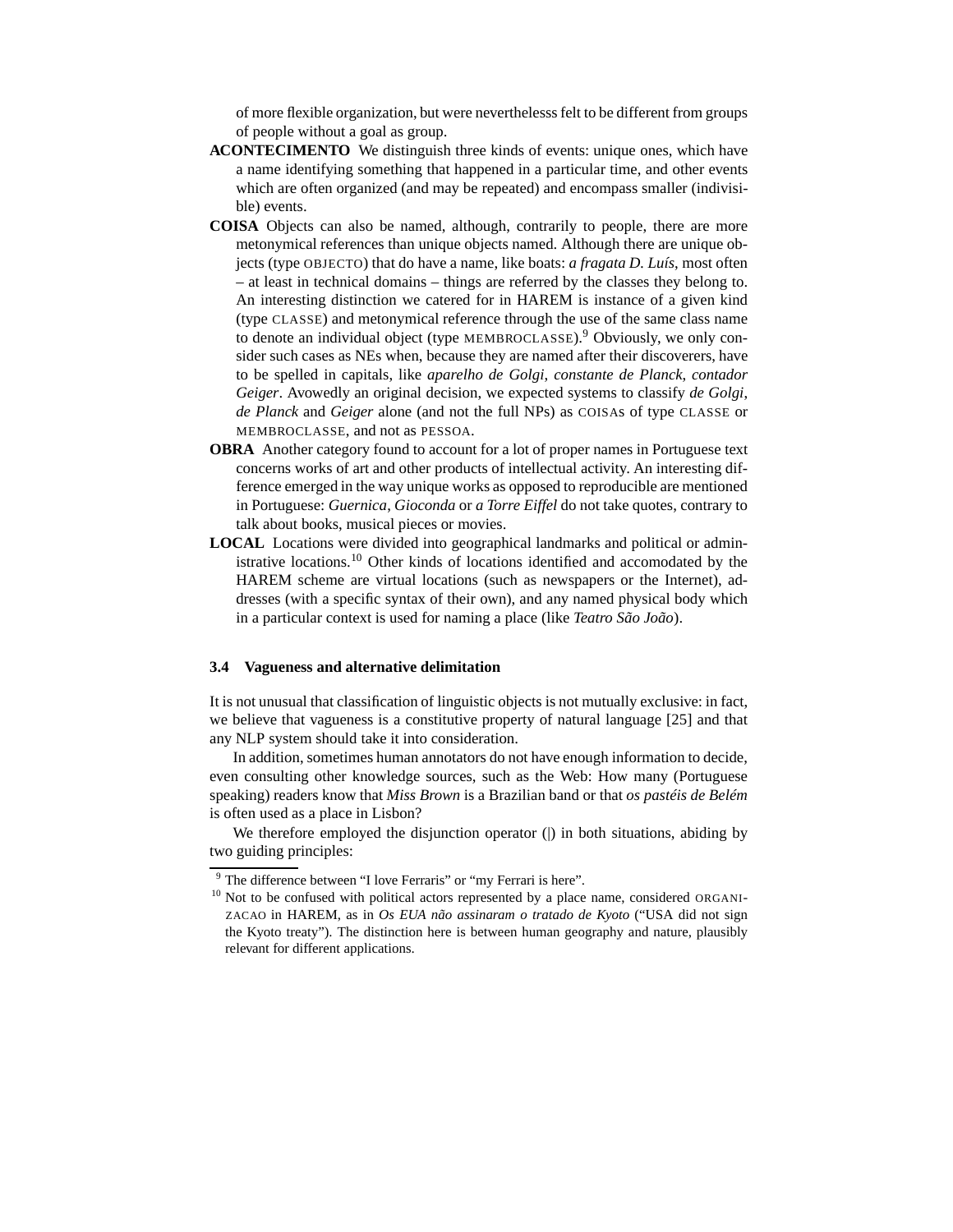- 1. We are dealing with real text and we are measuring systems' performances in real text. Therefore we should not exclude "too difficult" cases from the GR.
- 2. We do not want arbitrary decisions to be taken by annotators if there is a ceiling, in the sense that humans cannot decide above it, it makes no sense to require that a machine should decide more fine-grainedly than humans [26].

The same principles are operational at the level of NE alternative segmentation as well, as in <ALT> <ORGANIZACAO>Governo</ORGANIZACAO> de <PESSOA>Mário Soares</PESSOA> | <ORGANIZACAO>Governo de Mário Soares<ORGANIZACAO> </ALT>.

Anyway, to avoid artificial proliferation of alternative NEs, we tried to separate the above cases where human readers had no clues to decide between different interpretations from those cases which could be easily formalized, and arbitrarily but consistently encoded. Examples of this latter are as following:

- **–** encode only largest NE: if a title is followed by the name, mark only one person, as in *o Presidente do Parlamento Europeu Stefano Prodi*;
- **–** do not practise recursive NE-labelling: place names in organization descriptions (as in *Câmara Municipal de Lisboa*), or organization names in title jobs (as in *Secretário-geral do PC do B*), are not tagged separately; <sup>11</sup>
- **–** do not allow an arbitrary number of uncapitalized NE beginnings: we allow only titles and address forms (such as in *major Otelo* and *senhor Alves*) and disease hyperonyms (such as in *doença de Alzheimer*, and *sindroma de Down*);<sup>12</sup>

### **4 Discussion and first results**

No matter how simple the task to build a golden resource for NER may appear, many fundamental NLP issues had to be tackled. "Named entity" (or better, our Portuguese appropriation of it, *entidade mencionada*, literally "mentioned entity") did not have a consensual description, so we had to provide an operational definition for HAREM's purposes, which is obviously open to criticism.

One of these decisions, motivated by the need to compare fairly different systems was our definition of avowedly "non-standard" NEs like *de Planck*. However, this decision would not penalize systems that detected or classified whole terminological units, provided the systems included an "added-to-participate-in-HAREM"-rule, which would propagate their original semantic classification to the new NE including only the capitalized sub-expression, but including preceding prepositions.

The most important decision taken, in any case, was our choice of disambiguation in context. There are two approaches to NE recognition, which are actually not specific

 $\frac{11}{11}$  This is essentially linked to our wish to annotate in context, but one may later re-annotate the GC with some embedded NEs whose usefulness turns out to be consensual.

<sup>12</sup> This apparently unmotivated rule has a good explanation: if one was to mark **the entity** that included a named entity, too much dependence on systems' assumptions and complex parsing would occur. One might end up having to accept *a dona da barraquinha das bolas de Berlim* ("the owner of the candy shop selling Berlin balls", a kind of cake) or *o braço direito do rio Guadiana* ("the northern bank of the river Guadiana") as the right NEs.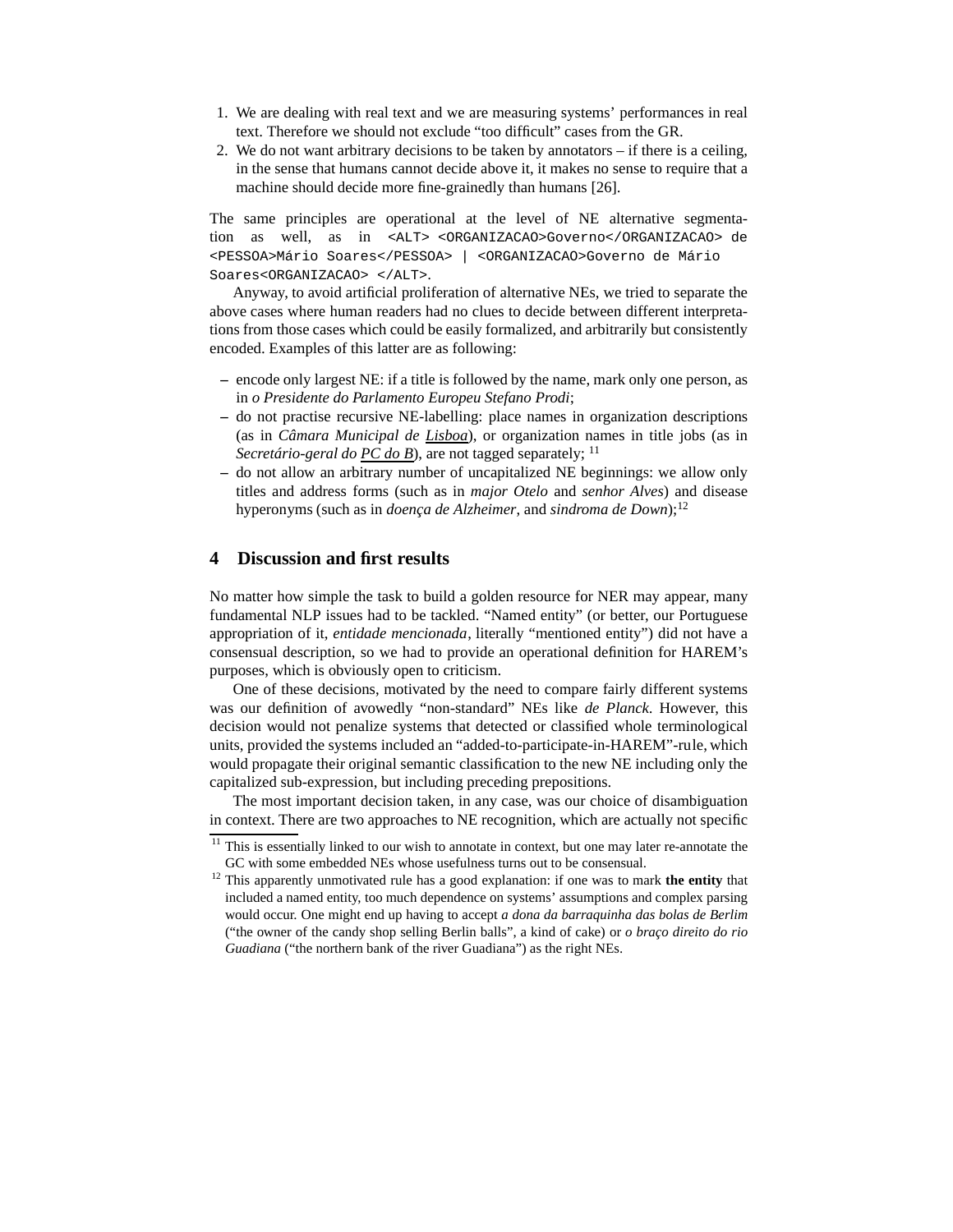of NER but of corpus annotation as a discipline, and have to do with how far one disambiguates or chooses a specific annotation value: Some researchers have opted to simplify NER by considering vague categories as final leaves in the classification, much in the same vein as early PoS ventures used so-called "portmanteau" categories, therefore failing to fully disambiguate the text [27]. We took the opposite path: We wanted to evaluate the task of selecting the (meaning of the) named entity in context. Accordingly, HAREM turned out to be more difficult than many of the tasks originally aimed by the participating systems.

Take the much discussed case of country names: to tag *Portugal* as a country requires a simple dictionary/gazetteer lookup, but to find places or political actions are two different goals, which we expect to be performed by different users with different user needs (and therefore possibly even implemented in different applications). That this is not an irrelevant theoretical concern, is evidenced by the real distributions for *Portugal*, *França* and *Brasil* in context in the GC (table 4):

| NE            | LOCAL                  | <b>ORGANIZACAO</b> | <b>PESSOA</b>                      | <b>ABSTRACCAO</b> |
|---------------|------------------------|--------------------|------------------------------------|-------------------|
|               | (administrative place) |                    | (administration) (group of people) | (ideal)           |
| Portugal      | 32(0)                  | 16 (1)             | 0(0)                               |                   |
| <b>Brasil</b> | 52(1)                  | 5(2)               | 2(0)                               |                   |
| Franca        | 7(0)                   | 2(0)               | (0)                                | 12 (0)            |

**Table 4.** NE counts for single categories (normal) and vague categories (enclosed in parenthesis)

Incidentally, the NEsthat had more different contextual interpretationsin HAREM's GC were newspaper's names, employed in news text in many ways: as a person, representing the journalist that asks questions in an interview; as a place (of publication); as a group of reporters; as a company; or as a product (that for example sells well). Our  $GC$  – if representative enough – will also allow researchers to estimate relative probabilities of these different uses, in addition to provide them with contexts to discover discrimination patterns. In fact, one important advantage of evaluation contests, is the creation of consensual available resources, and we agree that "reusable test collections – which allow researchers to run their own experiments and receive rapid feedback as to the quality of alternative methods – are key to advancing the state-of-the-art."[28]

| Category             |      | One category ( $\langle A \rangle$ ) Vague class. ( $\langle \overline{A_1   A_2} \rangle$ ) Vague ident. ( $\langle ALT \rangle$ ) |          |
|----------------------|------|-------------------------------------------------------------------------------------------------------------------------------------|----------|
| LOCAL                | 1227 | 44                                                                                                                                  | 10       |
| <b>PESSOA</b>        | 972  | 59                                                                                                                                  | 30       |
| <b>ORGANIZACAO</b>   | 895  | 64                                                                                                                                  | 13       |
| <b>VALOR</b>         | 480  |                                                                                                                                     |          |
| <b>ABSTRACCAO</b>    | 437  | 23                                                                                                                                  | $\Omega$ |
| <b>TEMPO</b>         | 430  |                                                                                                                                     |          |
| <b>OBRA</b>          | 194  | 22                                                                                                                                  |          |
| <b>ACONTECIMENTO</b> | 105  |                                                                                                                                     | 21       |
| <b>COISA</b>         | 75   |                                                                                                                                     |          |
| <b>VARIADO</b>       | 37   |                                                                                                                                     |          |

**Table 5.** Number of vague NEs, and number of alternative identifications, per category.

Some idea of the difficulty of human annotation of the different categories in context can be obtained from Table 5.

We conclude this paper by providing an overview of HAREM results, using the present GC: Figures 2 and 3 depict systems' performance for semantic classification, according to two different scenarios: absolute (counting all NEs in the GC even if they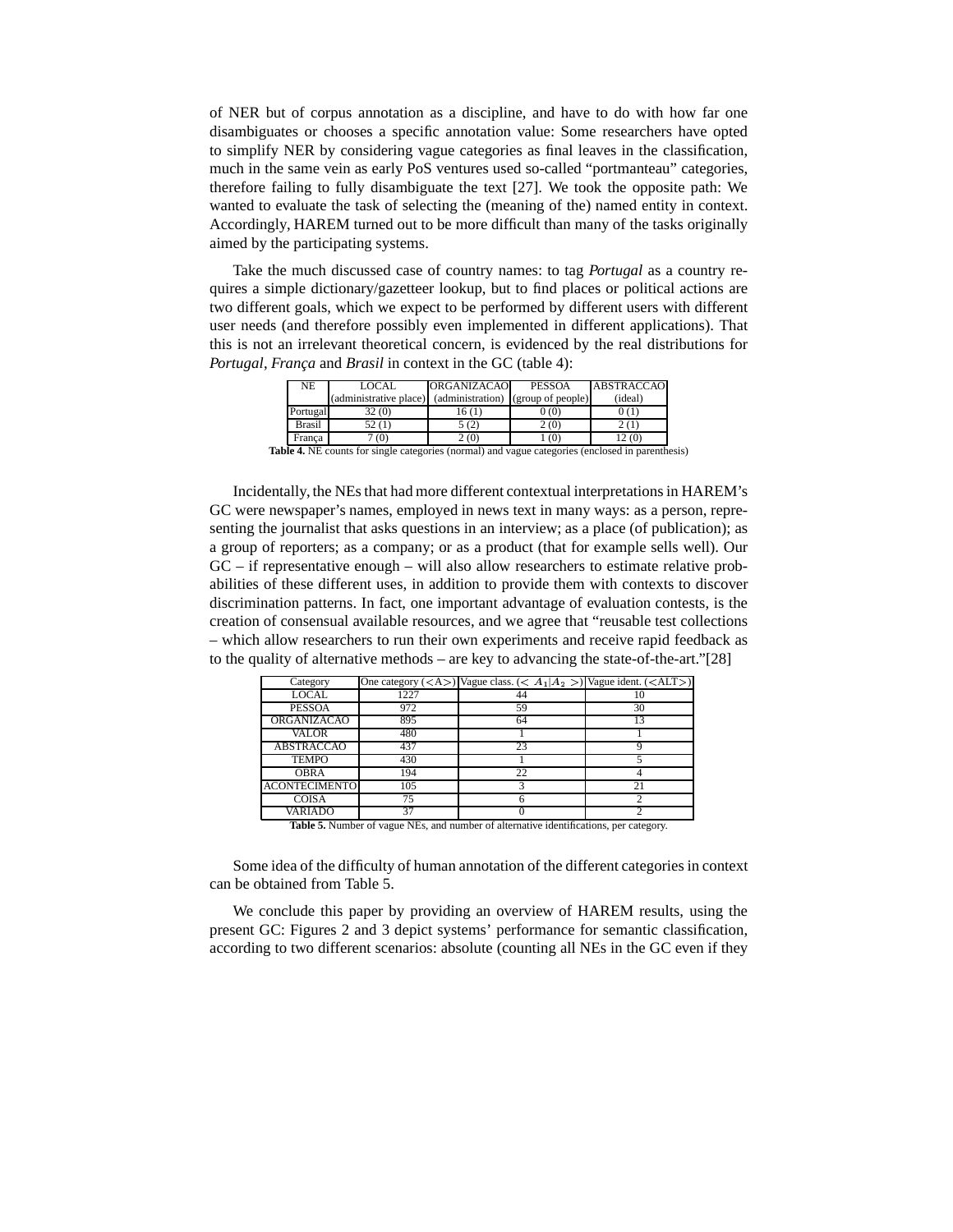

**Fig. 2.** Prec. vs Recall for Semantic Classification (Absolute scenario)

**Fig. 3.** Prec. vs Recall for Semantic Classification (Relative scenario)

had not been identified by the system), and relative (that is, relative only to correctly identified NEs). See [29, 30] for further details. We look forward to further studies in NER of Portuguese that employ this resource.

# **Acknowledgements**

We are grateful to HAREM's organizing committee's other members and to all participants for feedback and enthusiasm, and especially to Cristina Mota for initiating the whole activity back in 2003. This work was supported by grant POSI/PLP/43931/2001 from Fundação para a Ciência e Tecnologia, co-financed by POSI.

## **References**

- 1. Santos, D., Seco, N., Cardoso, N., Vilela, R.: HAREM: an Advanced NER Evaluation Contest for Portuguese. In: Proceedings of LREC'2006, Genoa, Italy (2006)
- 2. Hirschman, L.: The evolution of Evaluation: Lessons from the Message Understanding Conferences. Computer Speech and Language **12** (1998) 281–305
- 3. Santos, D.: Avaliação conjunta. In Santos, D., ed.: Avaliação conjunta: um novo paradigma no processamento computacional da língua portuguesa. (In press)
- 4. Santos, D., Barreiro, A.: On the problems of creating a consensual golden standard of inflected forms in Portuguese. In Lino et al, ed.: Proceedings of LREC'2004. (2004) 483–486
- 5. Santos, D., Costa, L., Rocha, P.: Cooperatively evaluating Portuguese morphology. In Nuno Mamede et al, ed.: Computational Processing of the Portuguese Language, 6th International Workshop, PROPOR, Springer Verlag (2003) 259–266
- 6. Grisham, R., Sundheim, B.: Message Understaning Conference 6: A Brief History. In: Proceedings of the 16th International Conference on Computational Linguistics (COLING-96), Copenhagen (1996) 466–471
- 7. Mota, C., Santos, D., Ranchhod, E.: Avaliação de reconhecimento de entidades mencionadas: princípio de AREM. In Santos, D., ed.: Avaliação conjunta: um novo paradigma no processamento computacional da língua portuguesa. (In press)
- 8. Rocha, P., Santos, D.: CLEF: Abrindo a porta à participação internacional em avaliação de RI do português. In Santos, D., ed.: Avaliação conjunta: um novo paradigma no processamento computacional da língua portuguesa. (In press)